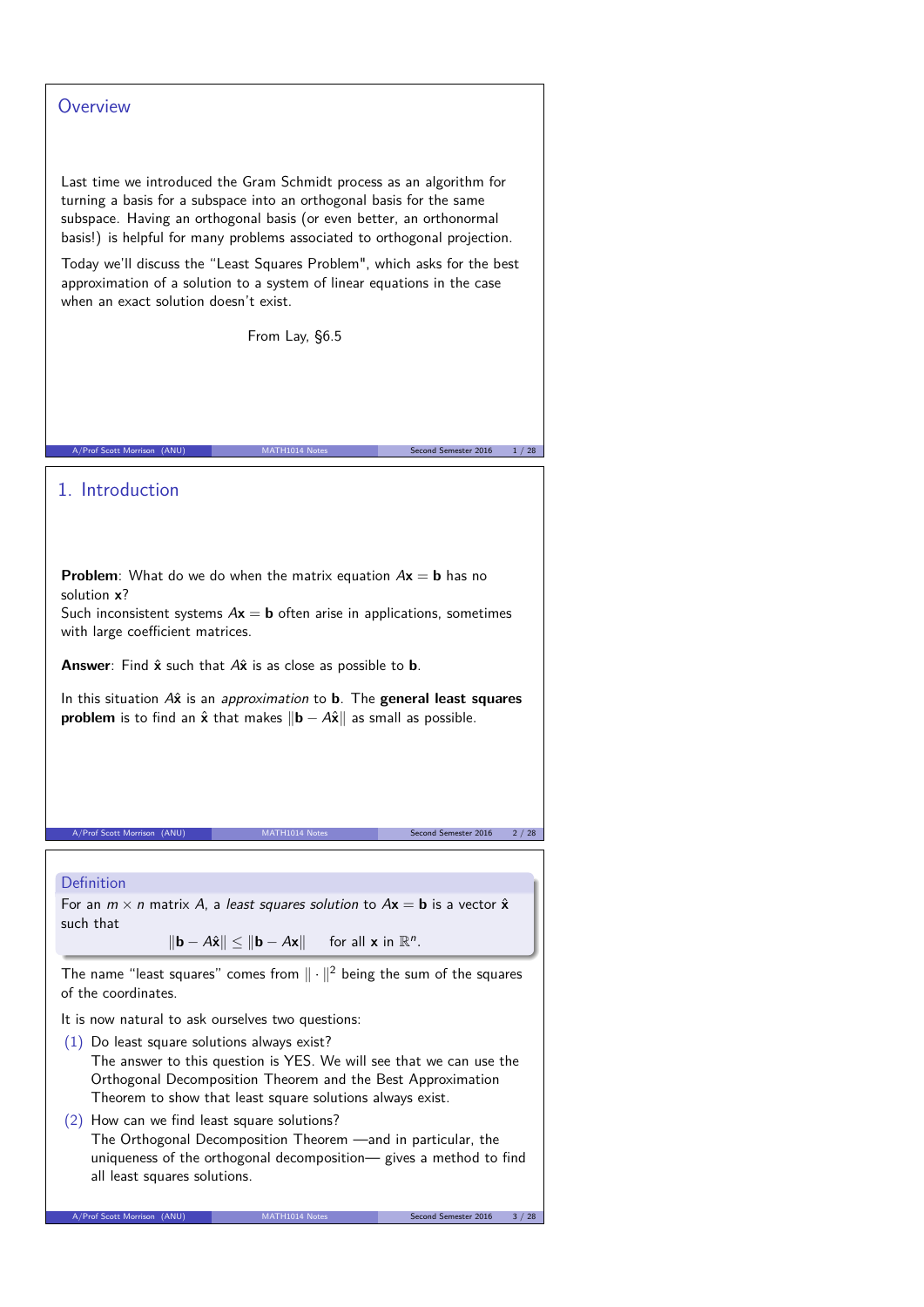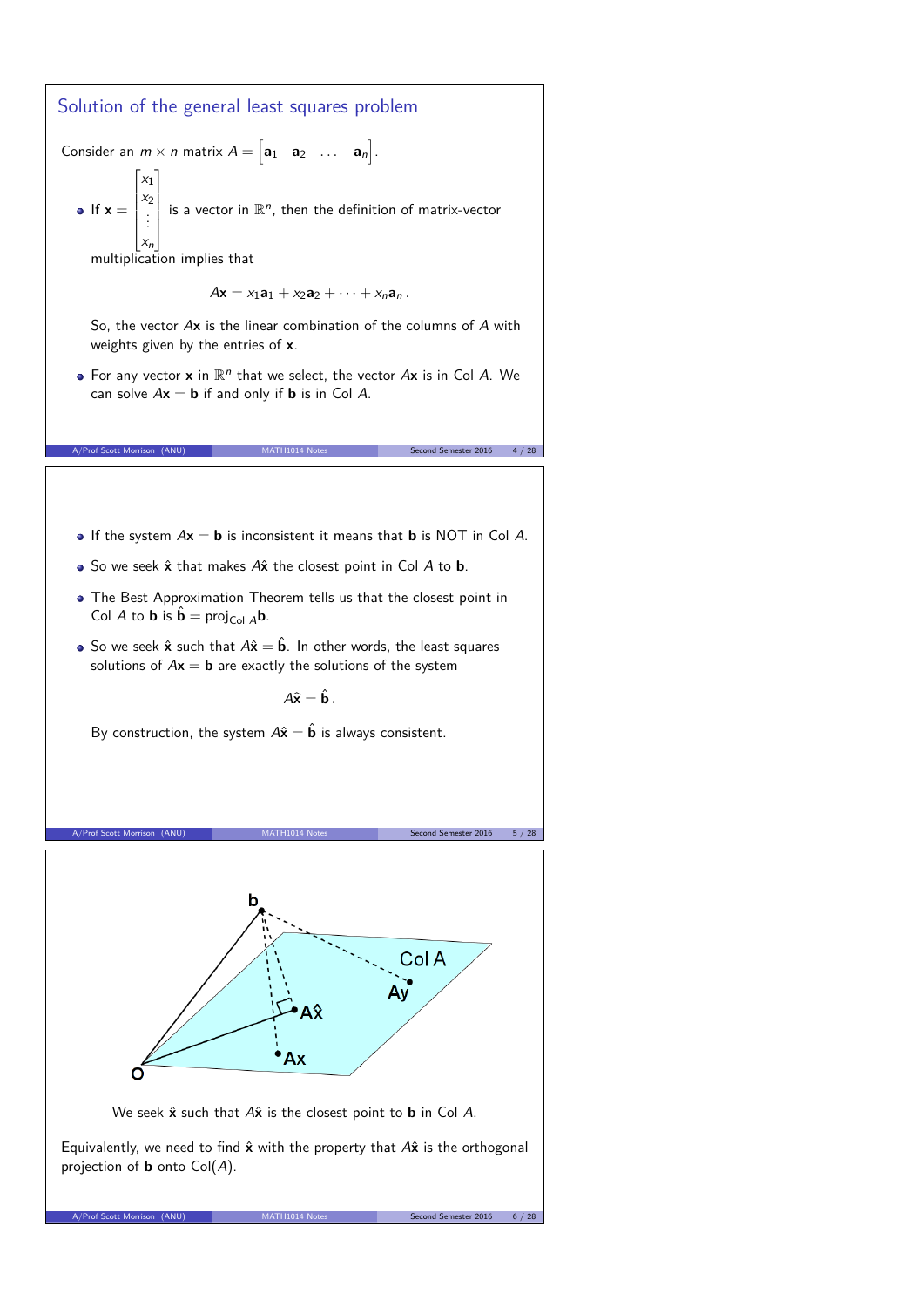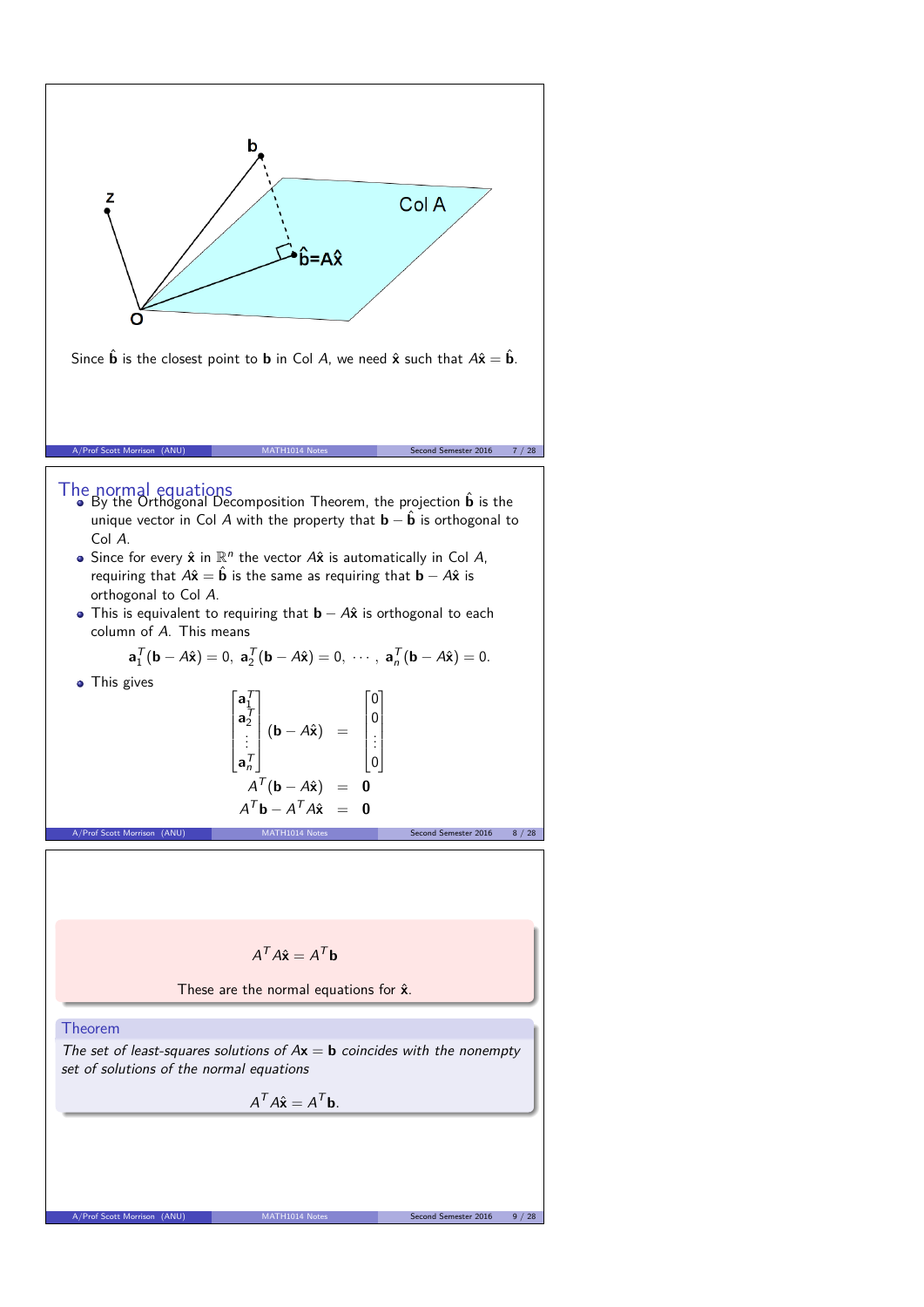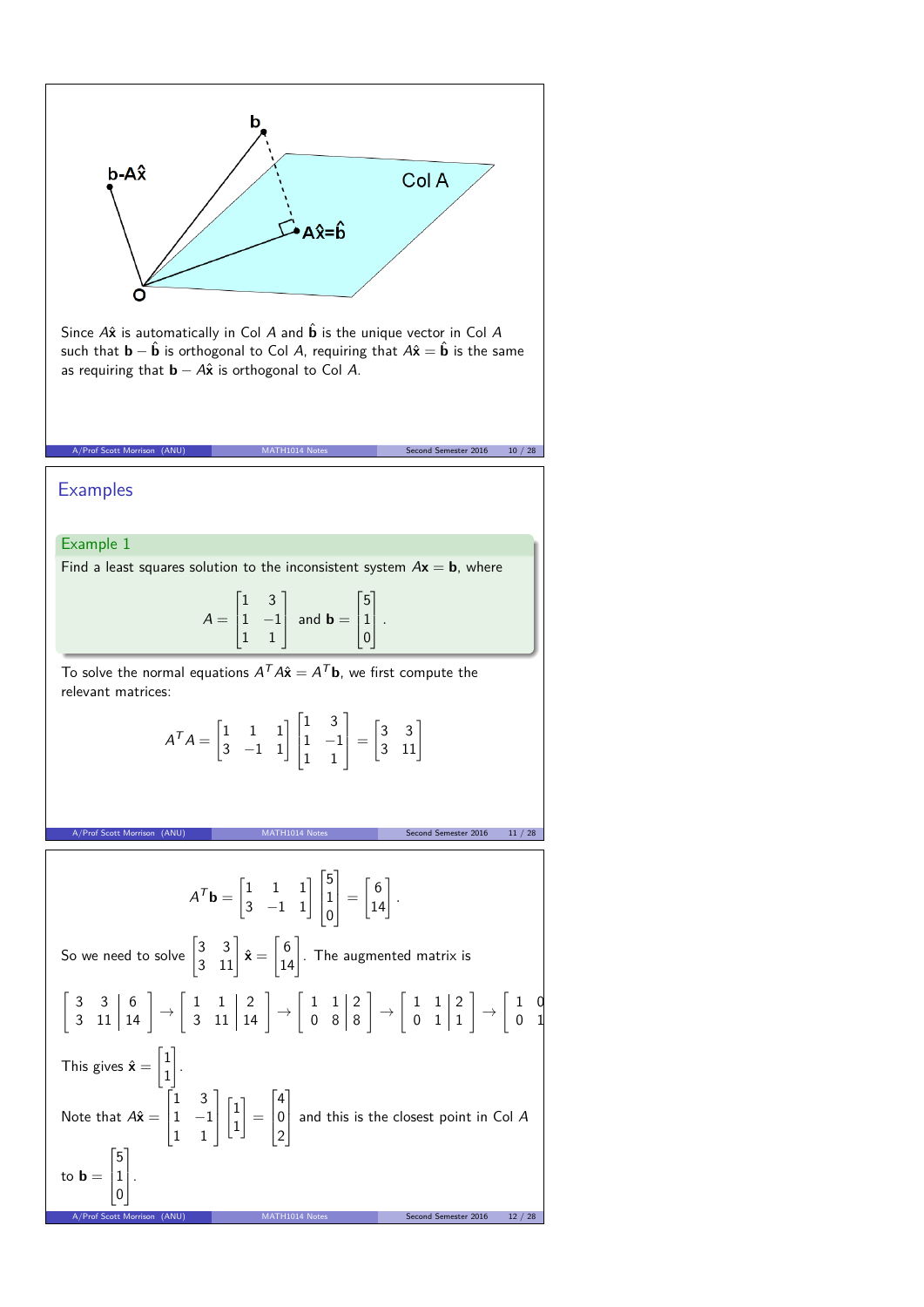We could note in this example that  $A^TA=$  $\begin{bmatrix} 3 & 3 \\ 3 & 11 \end{bmatrix}$  is invertible with inverse  $\frac{1}{24} \begin{bmatrix} 11 & -3 \\ -3 & 3 \end{bmatrix}$ . In this case the normal equations give  $A^T A \hat{\mathbf{x}} = A^T \mathbf{b} \Longleftrightarrow \hat{\mathbf{x}} = (A^T A)^{-1} A^T \mathbf{b}.$ So we can calculate  $\hat{\mathbf{x}} = (A^T A)^{-1} A^T \mathbf{b}$  $= \frac{1}{24} \begin{bmatrix} 11 & -3 \\ -3 & 3 \end{bmatrix} \begin{bmatrix} 6 \\ 14 \end{bmatrix}$ =  $\lceil 1 \rceil$ 1 1 *.* A/Prof Scott Morrison (ANU) MATH1014 Notes Second Semester 2016 13 / 28 Example 2 Find a least squares solution to the inconsistent system  $A\mathbf{x} = \mathbf{b}$ , where  $A =$  $\Gamma$  $\overline{\phantom{a}}$  $3 -1$  $1 -2$ 2 3 Ī. | and  $\mathbf{b} =$  $\Gamma$  $\mathbf{I}$ 4 3 2 T. *.* Notice that  $A^T A =$  $\begin{bmatrix} 3 & 1 & 2 \\ -1 & -2 & 3 \end{bmatrix}$  $\Big\}$  $3 -1$  $1 -2$ 2 3 1  $\vert$  =  $\begin{bmatrix} 14 & 1 \\ 1 & 14 \end{bmatrix}$  is invertible. Thus the normal equations become  $A^T A \hat{\mathbf{x}} = A^T \mathbf{b}$  $\hat{\mathbf{x}} = (A^T A)^{-1} A^T \mathbf{b}$ MATH1014 Notes Second Semester 2016 14 / 28 Furthermore,  $A^T \mathbf{b} = \begin{bmatrix} 3 & 1 & 2 \\ -1 & -2 & 3 \end{bmatrix}$  $\vert$ 4 3 2 T.  $\vert$  =  $\lceil 19 \rceil$ −4 1 So in this case  $\hat{\mathbf{x}} = (A^T A)^{-1} A^T \mathbf{b}$ =  $\begin{bmatrix} 14 & 1 \\ 1 & 14 \end{bmatrix}^{-1} \begin{bmatrix} 19 \\ -4 \end{bmatrix}$  $-4$ 1  $=\frac{1}{195} \begin{bmatrix} 14 & -1 \\ -1 & 14 \end{bmatrix} \begin{bmatrix} 19 \\ -4 \end{bmatrix}$ 1  $= \frac{1}{13} \begin{bmatrix} 18 \\ -5 \end{bmatrix}$ −5 1 *.*

A/Prof Scott Morrison (ANU) MATH1014 Notes Second Semester 2016 15 / 28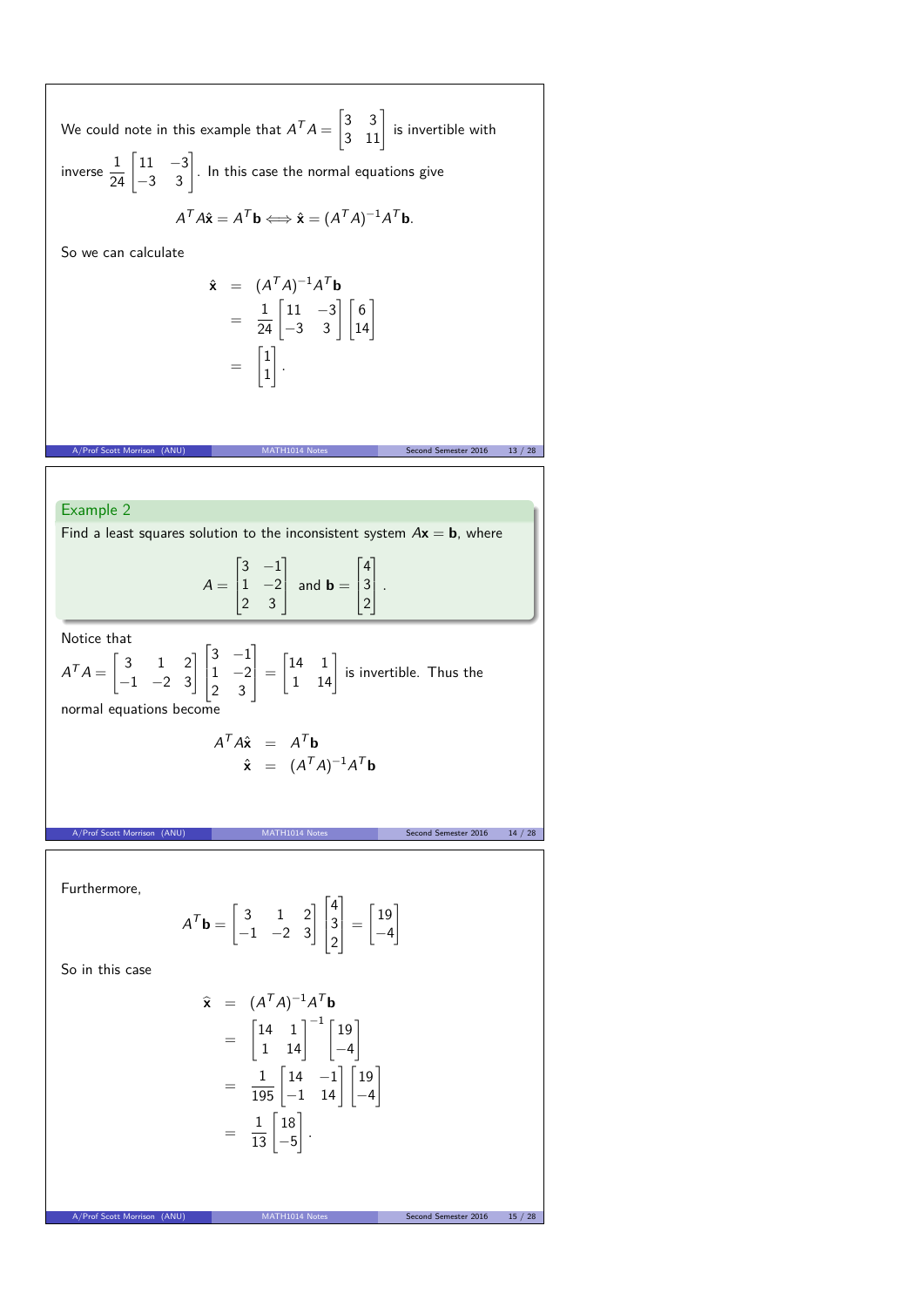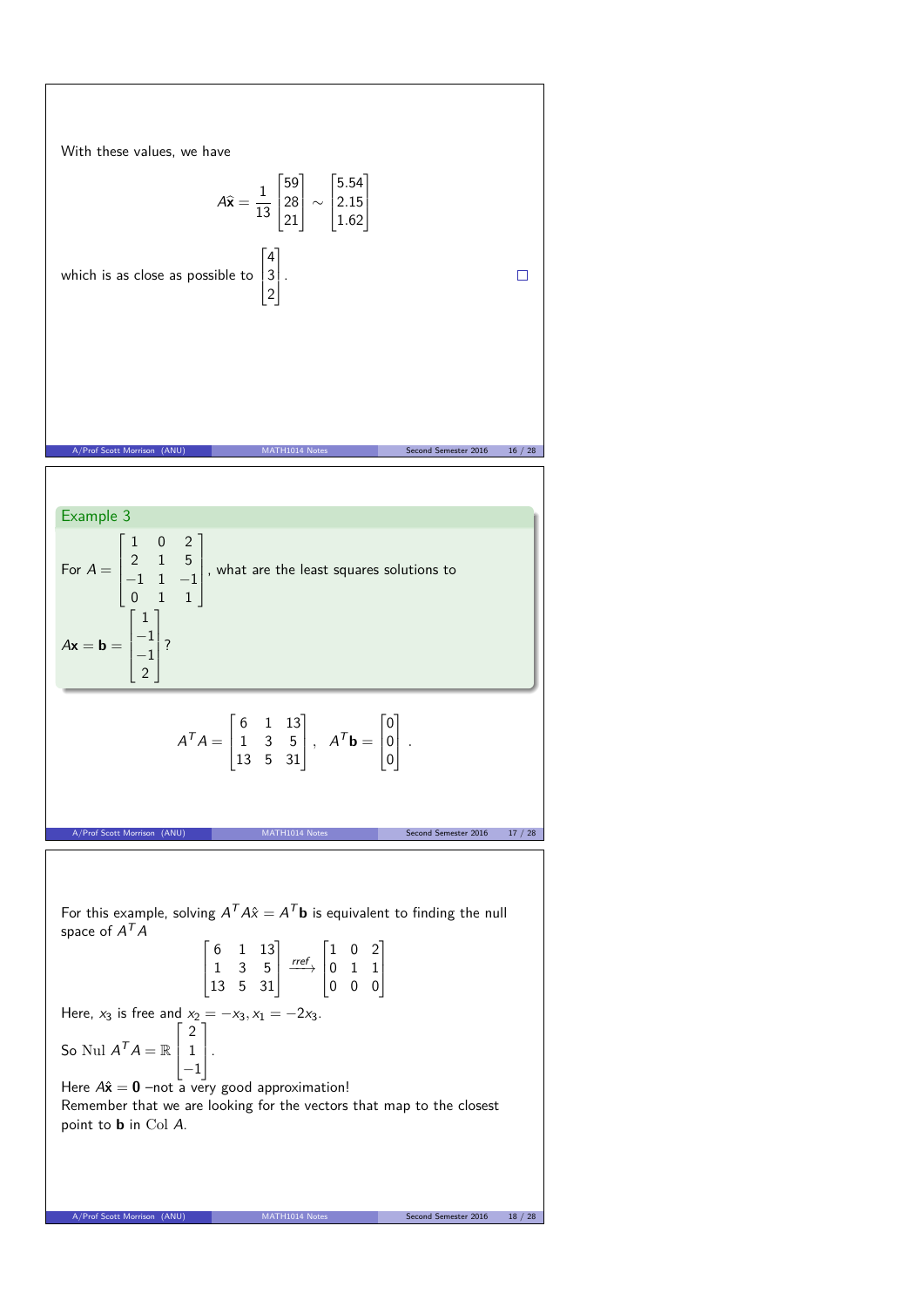The question of a "best approximation" to a solution has been reduced to solving the normal equations.

An immediate consequence is that there is going to be a unique least squares solution if and only if  $A^{\mathcal{T}}A$  is invertible (note that  $A^{\mathcal{T}}A$  is always a square matrix).

Theorem

The matrix  $A<sup>T</sup>A$  is invertible if and only if the columns of A are linearly independent. In this case the equation  $Ax = b$  has only one least squares solution  $\hat{\mathbf{x}}$ , and it is given by

$$
\hat{\mathbf{x}} = (A^T A)^{-1} A^T \mathbf{b} \tag{1}
$$

For the proof of this theorem see Lay 6.5 Exercises 19 - 21.

Formula (1) for  $\hat{x}$  is useful mainly for theoretical calculations and for hand calculations when  $A^T A$  is a 2  $\times$  2 invertible matrix.

A/Prof Scott Morrison (ANU) MATH1014 Notes Second Semester 2016 19 / 28

When a least squares solution  $\hat{x}$  is used to produce A $\hat{x}$  as an approximation to **b**, the distance from **b** to A**x**ˆ is called the **least squares error** of this approximation.

A/Prof Scott Morrison (ANU) MATH1014 Notes Second Semester 2016 20 / 28

Example 4 Given  $A =$  $\Gamma$  $\overline{\phantom{a}}$  $3 -1$  $1 -2$ 2 3 Ī.  $\vert \cdot \mathbf{b} =$  $\Gamma$  $\mathbf{I}$ 4 3 2  $\overline{1}$  as in Example 2, we found  $A\widehat{\mathbf{x}} = \frac{1}{15}$ 13  $\Gamma$  $\vert$ 59 28 21 T  $\vert \sim$  $\Gamma$  $\parallel$ 5*.*54 2*.*15 1*.*62 T  $\mathbf{I}$ Then the **least squares error** is given by  $||\mathbf{b} - A\hat{\mathbf{x}}||$ , and since **b** −  $A\hat{\mathbf{x}} =$  $\Gamma$  $\vert$ 4 3 2 1 −  $\Gamma$  $\mathbf{r}$ 5*.*54 2*.*15 1*.*62 T  $\vert$  =  $\Gamma$  $\overline{\phantom{a}}$ −1*.*54 0*.*85 0*.*38 T *,* we have  $||\mathbf{b} - A\hat{\mathbf{x}}|| = \sqrt{(-1.54)^2 + .85^2 + .38^2} \approx \sqrt{3.24}$ . A/Prof Scott M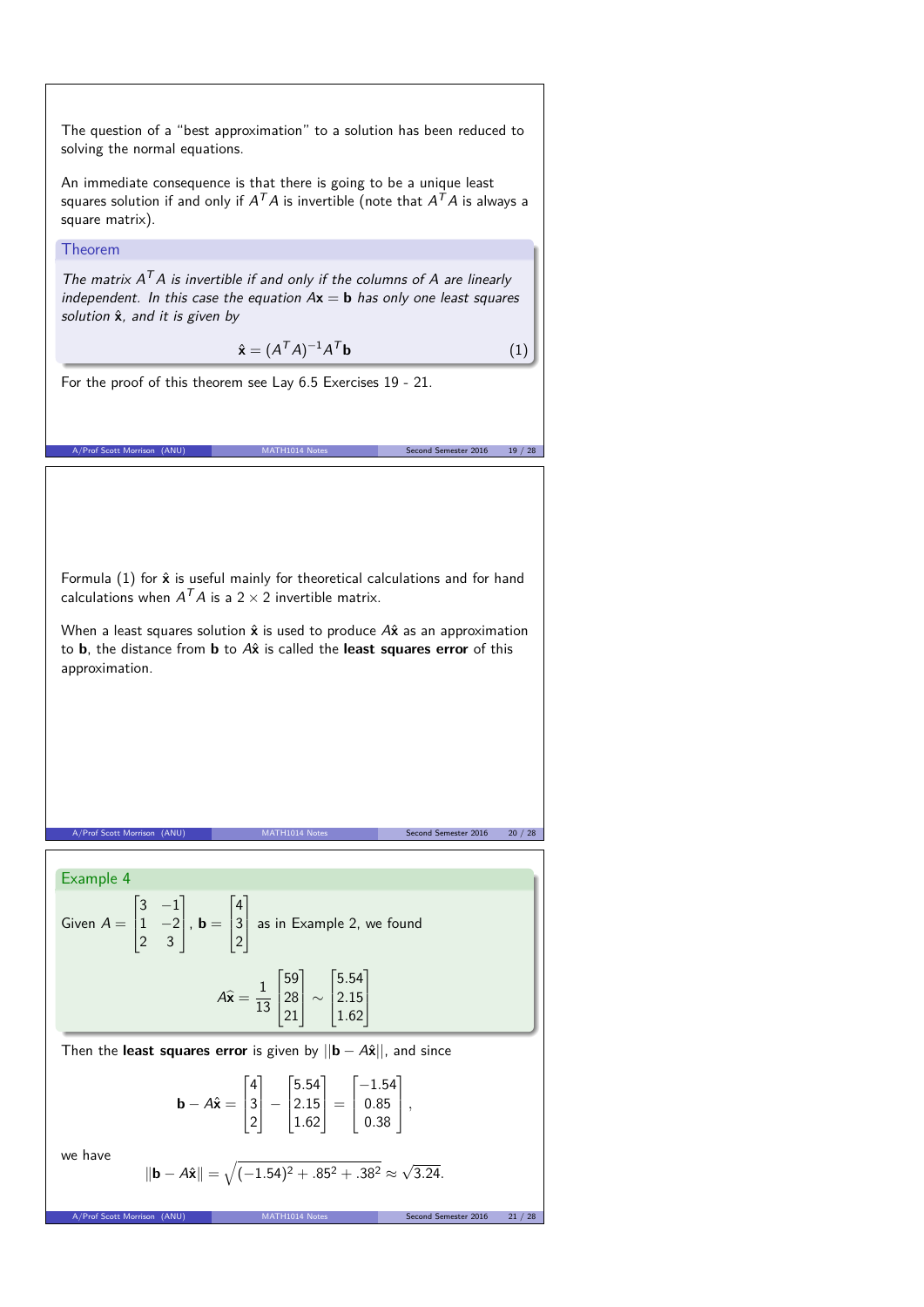## Alternative calculations

### **Note: we didn't cover the QR decomposition in class; these slides are just provided as a reference for your own interest.**

In some cases the normal equations for a least squares problem can be ill conditioned; that is, small errors in the calculations of the entries of  $A<sup>T</sup>A$ can sometimes cause relatively large errors in the solution  $\hat{x}$ . If the columns of A are linearly independent, the least squares solution can be computed more reliably through a QR factorisation of A.

#### Theorem

Given an  $m \times n$  matrix A with linearly independent columns, let  $A = QR$ be a QR factorisation of A. Then for each  $\mathbf{b} \in \mathbb{R}^m$ , the equation  $A\mathbf{x} = \mathbf{b}$ has a unique least squares solution, given by

> $\hat{\mathbf{x}} = R^{-1}Q$  ${}^{T}$ **b**. (2)

A/Prof Scott Morrison (ANU) MATH1014 Notes Second Semester 2016 22 / 28

*Proof*: Let  $\hat{\mathbf{x}} = R^{-1}Q^{T}\mathbf{b}$ . Then

$$
A\hat{\mathbf{x}} = QR\hat{\mathbf{x}} = QRR^{-1}Q^T\mathbf{b} = QQ^T\mathbf{b}.
$$

The columns of Q form an orthonormal basis for Col A. Hence  $QQ^T$ **b** is the orthogonal projection of  $\hat{\mathbf{b}}$  of **b** onto Col A.

Thus  $A\hat{x} = \hat{b}$ , which shows that  $\hat{x}$  is a least squares solution of  $A\mathbf{x} = \mathbf{b}$ . The uniqueness of  $\hat{\mathbf{x}}$  follows from the previous theorem.  $\Box$ 

Note that  $\hat{\mathbf{x}} = R^{-1}Q^T\mathbf{b}$  is equivalent to

$$
R\hat{\mathbf{x}} = Q^T \mathbf{b} \tag{3}
$$

Because  $R$  is upper triangular it is faster to solve (3) by back-substitution or row operations than to compute  $R^{-1}$  and use (2).

A/Prof Scott Morrison (ANU) MATH1014 Notes Second Semester 2016 23 / 28

3.1 Examples

Example 5

We are given

$$
A = \begin{bmatrix} 1 & -1 \\ 1 & 4 \\ 1 & -1 \\ 1 & 4 \end{bmatrix} = \begin{bmatrix} 1/2 & -1/2 \\ 1/2 & 1/2 \\ 1/2 & -1/2 \\ 1/2 & 1/2 \end{bmatrix} \begin{bmatrix} 2 & 3 \\ 0 & 5 \end{bmatrix}, \text{ and } \mathbf{b} = \begin{bmatrix} -1 \\ 6 \\ 5 \\ 7 \end{bmatrix}
$$

Using this QR factoristaion of A we want to find the least squares solution of  $A\mathbf{x} = \mathbf{b}$ .

We will use the equation  $R\hat{\mathbf{x}} = Q^T \mathbf{b}$  to solve this problem.

A/Prof Scott Morrison (ANU) MATH1014 Notes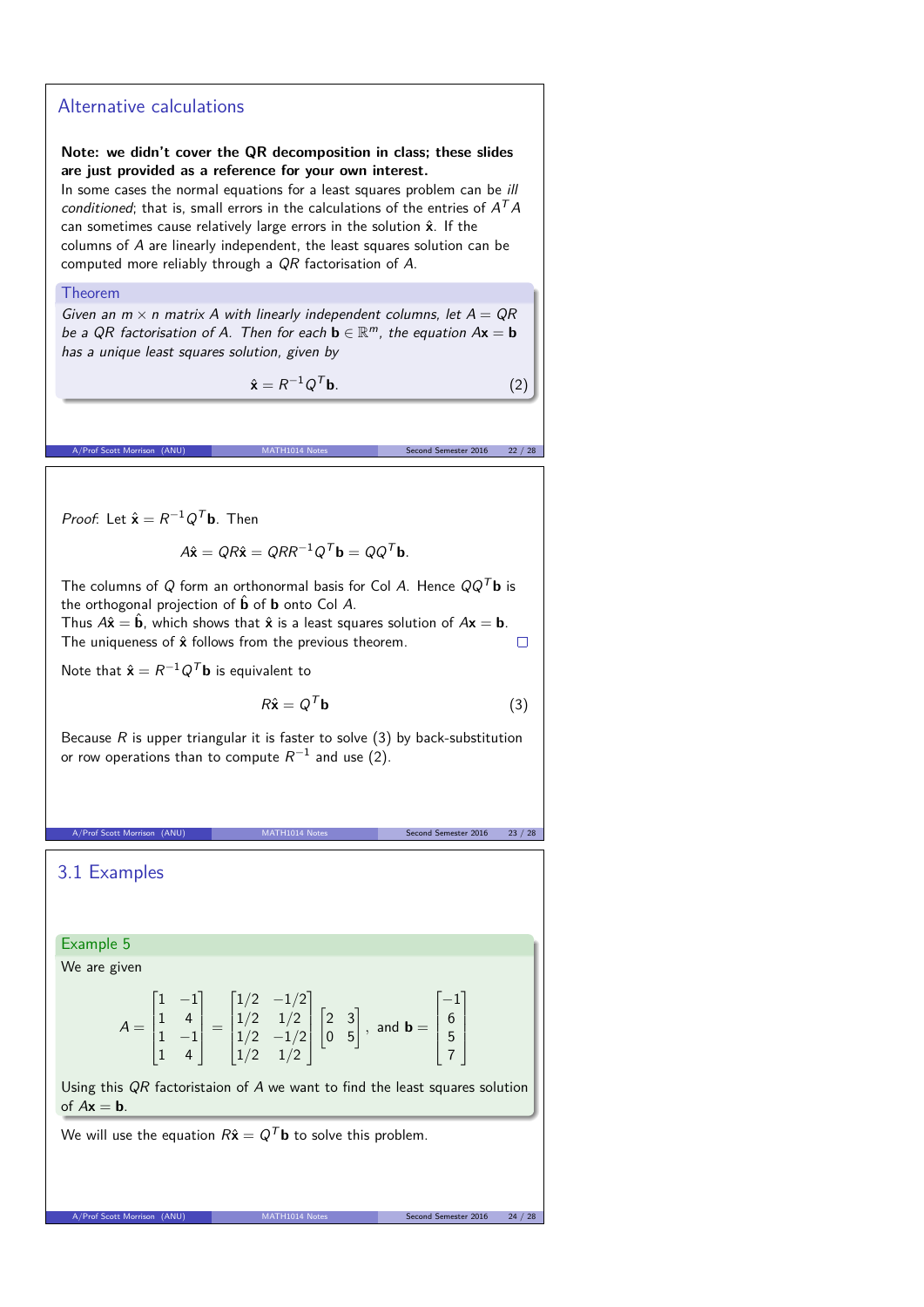We calculate

$$
Q^{\mathsf{T}}\mathbf{b} = \begin{bmatrix} 1/2 & 1/2 & 1/2 & 1/2 \\ -1/2 & 1/2 & -1/2 & 1/2 \end{bmatrix} \begin{bmatrix} -1 \\ 6 \\ 5 \\ 7 \end{bmatrix}
$$

$$
= \begin{bmatrix} 17/2 \\ 9/2 \end{bmatrix}
$$

The least squares solution  $\hat{\mathbf{x}}$  satisfies  $R\hat{\mathbf{x}} = Q^T \mathbf{b}$ ; that is

$$
\begin{bmatrix} 2 & 3 \\ 0 & 5 \end{bmatrix} \begin{bmatrix} x_1 \\ x_2 \end{bmatrix} = \begin{bmatrix} 17/2 \\ 9/2 \end{bmatrix}.
$$



A/Prof Scott Morrison (ANU) MATH1014 Notes Second Semester 2016 27 / 28